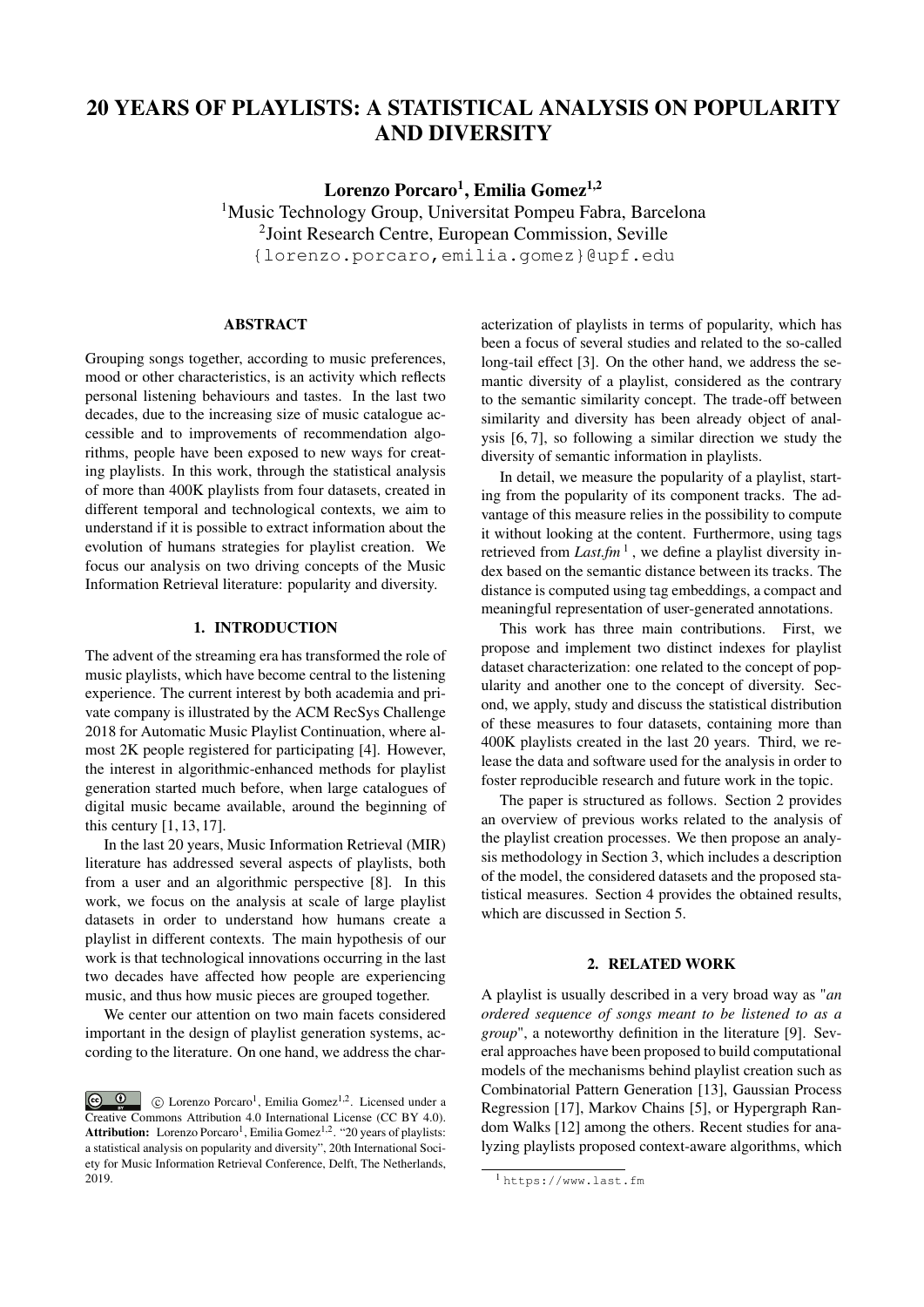|                | <b>AOTM</b> | <b>CORN</b> | <b>SPOT</b> | <b>DEEZ</b> |  |
|----------------|-------------|-------------|-------------|-------------|--|
| Oldest         | 1998        | 2010        | 2012        | 2013        |  |
| playlist       |             |             |             |             |  |
| <b>Newest</b>  | 2011        | 2011        | 2015        | 2018        |  |
| playlist       |             |             |             |             |  |
| # playlists    | 100K        | 15K         | 175K        | 82K         |  |
| Max length     | 60          | 75K         | 47K         | 400         |  |
| # playlists    | 97K         | 15K         | 155K        | 74K         |  |
| (w/o outliers) |             |             |             |             |  |
| Max length     | 33          | 361         | 109         | 65          |  |
| (w/o outliers) |             |             |             |             |  |
| Avg length     | 19          | 131         | 27          | 17          |  |
| $#$ tracks     | 972K        | 75K         | 2.789K      | 277K        |  |

Table 1. Summary of the datasets.



Figure 1. Top 5 similar tags found for "*rock*", "*pop*", "*jazz*", "*electronic*", "*classical*", using the tag-embeddings computed from DEEZ corpora. Distance is calculated with approximate nearest neighbor algorithm, using euclidean distance of normalized vectors, plotted using t-Distributed Stochastic Neighbor Embedding (t-SNE) algorithm.

takes into account characteristics such as the playlist title [16], and also sequence-aware algorithms, which analyze the order of songs in a playlist [20]. For an extensive review of manual, automatic and assisted techniques for playlist creation, we refer to [8].

Understanding how people create playlist is fundamental for creating computational models capable of emulating this human generation process (automatic playlist generation) [5], or predicting the most likely song to add in a given playlist (automatic playlist continuation) [4]. In addition, the intrinsic value that individuals give to a set of songs cannot be always fully explained by the analysis of the acoustic features, as tempo or tonality, emotional state or contextual information [6], and the sentence "*Making a playlist is more of an art than a science*" partly summarizes this hindrance [7]. Finally, interactive tools for supporting users during the decision-making process of playlist creation have been shown effective, but at the same time affecting human decisions. Indeed, in [11] the authors show how these kinds of tools can bias humans towards adding

| <b>AOTM</b>  | <b>CORN</b> | <b>SPOT</b> | <b>DEEZ</b> |  |
|--------------|-------------|-------------|-------------|--|
| Rock         | Rock        | Rock        | Rock        |  |
| Indie        | Altern.     | Pop         | Pop         |  |
| Altern.      | Pop         | Indie       | Fem. Voc.   |  |
| Pop          | Jazz        | Altern.     | Altern.     |  |
| Fem. Voc.    | Fem. Voc.   | Electr.     | Indie       |  |
| Altern. Rock | Indie       | Fem. Voc.   | Hip Hop     |  |
| Class, Rock  | Class. Rock | Hip Hop     | Electr.     |  |
| Indie Rock   | Soul        | Jazz        | French      |  |

Table 2. Top tags used within each dataset (Fem. Voc.=Female Vocalist; Altern.=Alternative; Class. Rock = Classic Rock; Electr.=Electronic).

tracks more popular or more recent, in comparison to what they would independently add to the playlist. It can be considered as a consequence of the difficulty of creating models which effectively reflect human behaviors.

### 3. METHODOLOGY

#### 3.1 Dataset

This study considers a total of 409K playlists (2.3M songs) from four different playlist datasets (see summary in Table 1), three of them already proposed in the literature:

- 1. Art of the Mix [2] (AOTM): Playlists submitted by users to the Art of the Mix website  $2$ .
- 2. Yes.com [5] (CORN): Playlists from radio stations in the United States.
- 3. Spotify [16] (SPOT): Playlists from Twitter's users tweeting via Spotify.
- 4. Deezer (DEEZ): Playlist from Deezer's users, crawled in-house.

The datasets were considered because of the heterogeneity of their nature. Indeed, they have been created using playlists from different periods, with different usage and purpose. CORN<sup>3</sup> provides playlists from radio stations in the United States, without restrictions on musical genres. This is the only dataset where playlists are not generated by users. AOTM $4$  is the dataset containing the oldest playlists, covering a 13 years period from 1998 to 2011. It is formed by playlists submitted by users to Art of the Mix, a website where a community of playlist passionates share their creations. SPOT<sup>5</sup> has been composed tracking Spotify's users active in Twitter between 2012 and 2015. Similarly, DEEZ has been created using the Deezer API, selecting users playlists created between 2013 and 2018.

There are two main differences between AOTM and the other two user-generated datasets. First, SPOT and DEEZ

<sup>2</sup> http://www.artofthemix.org

<sup>3</sup> http://www.cs.cornell.edu/~shuochen/lme/data\_ page.html

<sup>4</sup> https://bmcfee.github.io/data/aotm2011.html

<sup>5</sup> http://dbis-nowplaying.uibk.ac.at/#playlists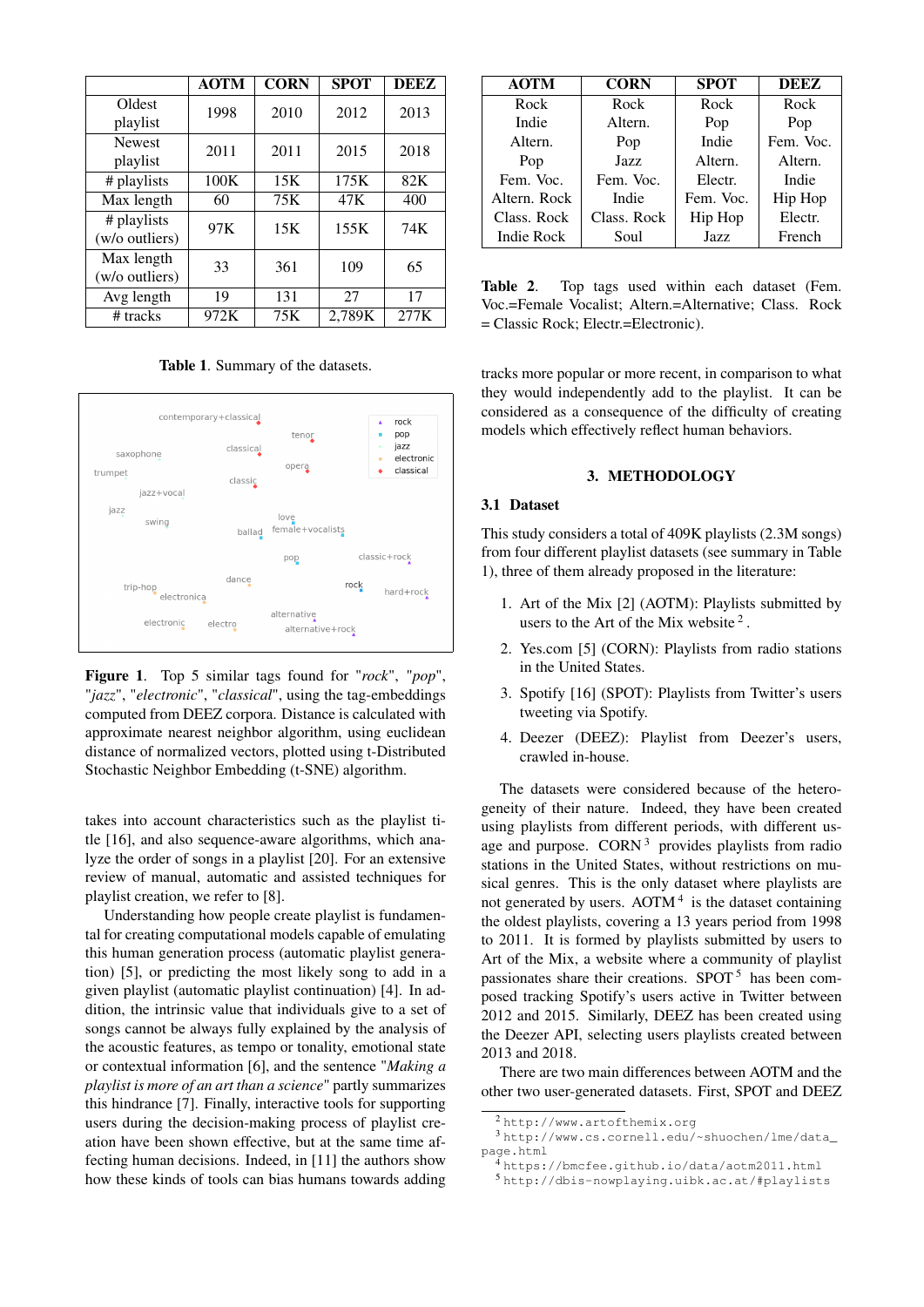| Artist               | Track                     | <b>Tags</b>                                     |  |  |  |  |
|----------------------|---------------------------|-------------------------------------------------|--|--|--|--|
| The Blacktop Cadence | Off track                 | ('punk', 100), ('indie rock', 100)              |  |  |  |  |
| The Cure             | Maybe someday             | ('post-punk', 100), ('new wave', 92)            |  |  |  |  |
| The Blacktop Cadence | I don't do well in        | ('punk', 100), ('indie rock', 100)              |  |  |  |  |
|                      | social situations         |                                                 |  |  |  |  |
| Jefferson Airplane   | Today                     | ('classic rock', 100), ('Psychedelic Rock', 98) |  |  |  |  |
| Husker Du            | Something I learned today | ('punk', 100), ('hardcore', 49)                 |  |  |  |  |
| Superchunk           | Punch me harder           | ('indie', 100), ('college rock', 50)            |  |  |  |  |
| Willie Bobo          | Fried neck bones and      | ('sexy', 100), ('downtempo', 100)               |  |  |  |  |
|                      | some home fries           |                                                 |  |  |  |  |
| Wu-tang Clan         | Clan in da front          | ('Hip-Hop', 100), ('rap', 81)                   |  |  |  |  |

**Table 3.** Example of tracks and relative tags of a playlist with low diversity  $(pDI = 0.12, top)$ , and a playlist with high diversity  $(pDI = 0.98, bottom)$ 

playlist creation process is embedded on particular streaming platform, while this does not apply to AOTM. Second, playlists in AOTM have been created before streaming services became intensively used worldwide<sup>6</sup>, while DEEZ and SPOT dataset are representative of a period in which streaming technologies were already consolidated.

As pre-processing step, we filtered out playlists with less than 4 unique tracks. In addition, we excluded extremely long playlists by computing, for each dataset separately, the interquartile range  $(IQR)$  of the playlist lengths and excluding all playlists that are longer than  $Q_3 + 1.5 *$  $IQR$ , where  $Q_3$  is the 3rd quartile. Table 1 shows a summary of the dataset characteristics.

## 3.2 Playlist Popularity Analysis

We address the characterization of popularity by defining a popularity index for both tracks and playlists based on a set of metrics proposed in the literature.

We estimate the *Track Popularity Index* (tPI) as the track frequency within a dataset, i.e. the number of playlists in a dataset in which it occurs, as proposed in [20]. This index is normalized between 0 and 1, using min-max normalization. In order to understand how track popularity is distributed, we uniformly split each dataset into 10 different groups, according to  $tPI$ . The first one contains tracks with  $tPI \in [0, 0.1)$ , the second one with  $tPI \in [0.1, 0.2)$ , etc. We then analyze the statistical distribution of track popularity per group, using two qualitative measures proposed in the literature: *Shannon* index [18] and *Simpson* index [19]. For both indexes, 0 indicates that there is no variation in terms of popularity, while 1 indicate that popularity varies significantly within the dataset.

In addition, we define the *Playlist Popularity Index*  $(pPI)$  for a playlist p as the average of  $tPI$  for the playlist tracks  $t_i$ 

$$
pPI(p) = \frac{1}{len(p)} * \sum_{i=1}^{len(p)} tPI(t_i)
$$
 (1)

We compute  $pPI$  for each playlist and we then compute the *Gini* coefficient [10] to estimate the degree of imbalance of the playlist popularity distribution for each dataset, i.e. we obtain a measure of the statistical dispersion of playlist popularity. Gini coefficient is comprised between 0 and 1, where 0 express the maximum balance, which means that  $pPI$  is almost equally distributed between playlists in the dataset, while 1 represents an unbalanced situation, which means that few playlists have high  $pPI$ , while several playlists have low  $pPI$ .

In the case of playlist popularity, the choice of using *Gini* coefficient is motivated by the idea of having a value representing the influence of every playlist on the overall dataset distribution. Differently, when tracks are grouped together according to their popularity, thanks to *Shannon* and *Simpson* indexes we have an estimation of how tracks are distributed within groups.

# 3.3 Playlist Semantic Diversity Analysis

In order to characterize the diversity of tracks on a given playlist, we consider a semantic distance measure based on user-generated tags. For every track, we queried *Last.fm* website to retrieve its top 5 related tags. We then proceed as follows. First, we create a tag-vector representation to estimate tag distances. Second, we use a linear combination of tags-embedding distances, weighted with a tag popularity count, to obtain the distance between every two tracks of a playlist. Third, we average the distances between tracks to yield a final diversity estimation for a playlist, according to the retrieved tags.

Finally, we obtain two metrics: 1) a distance between tracks, based on tag-similarity; 2) a playlist diversity index, based on the distance variations between tracks. We provide more details on the process in the next sections.

#### *3.3.1 Tag-embeddings*

Recent developments of NLP techniques have shown how particular types of words vector representation can bring with them valuable semantic information. In our study, we select the  $GloVe$  [15] learning algorithm<sup>7</sup>, an architecture that exploits the ratio of word-word co-occurrences probabilities within a corpora for generating tag embeddings.

<sup>6</sup> https://www.ifpi.org/downloads/GMR2016.pdf

<sup>7</sup> https://nlp.stanford.edu/projects/glove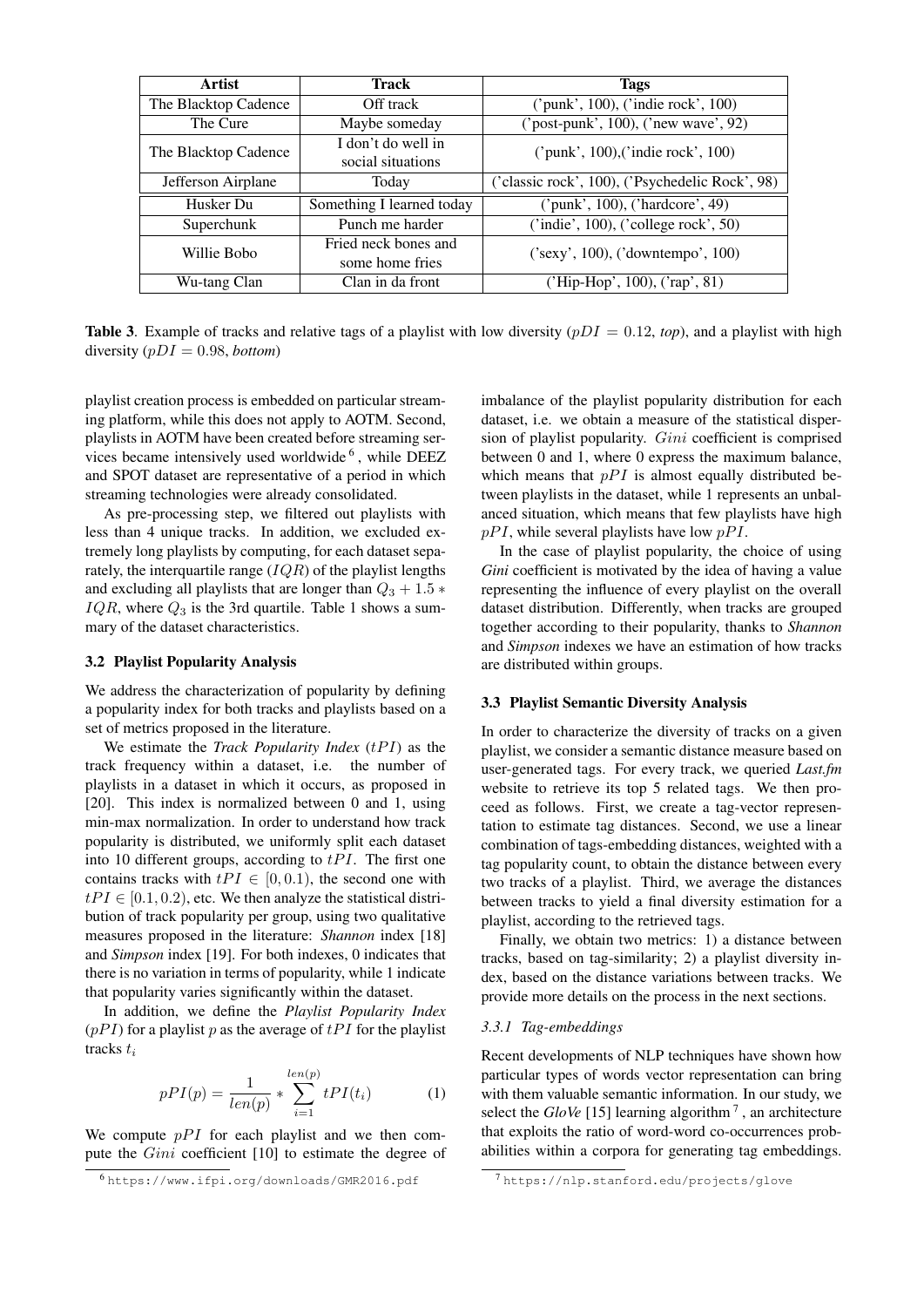We choose this representation because of its compact form, the low computation cost needed for training the model with new corpora, and the facility to compute a distance metric between embeddings. For training the model, we combine the retrieved tags from *Last.fm* to create a corpus of track tags, and we use it to generate a vector representation for each tag.

In Table 2, we report the most frequent tags for the four datasets. Most of them are shared between datasets, so we study the few not shared tags to better understand their peculiarities. As an example, *"French"* only appear in DEEZ, having Deezer been founded in France. Furthermore, we observe how *"Electr."* and *"Hip Hop"* tags only appear in SPOT and DEEZ. The rise of commercial music in these these two genres in the last decade may be reflected in their extended presence.

Figure 1 shows an example of similar tags, where the distance has been computed using the trained tagembeddings. *"rock"* and *"pop"* clusters are quite near, as *"jazz"* and *"classical"*. Within *"electronic"* similar tags, *"dance"* is the nearest one to *"pop"*. Within the *"jazz"* cluster, there are *"trumpet"* and *"saxophone"*, two instruments often related to this genre. These are some examples of observations that can be derived, and which reflect semantic information contained in the computed vector representation.

#### *3.3.2 Playlist Track-Tag diversity index*

We define a track *tr* as linear combination of its T weighted tags:

$$
tr = \sum_{i=1}^{T} w_i * tag_i
$$
 (2)

where in our settings  $T = 5$ . Basing on (2), we define a distance measure between tracks, named *Track-Tag distance*  $(d_{TT})$ , as follow

$$
d_{TT}(tr^{(1)}, tr^{(2)}) = \frac{1}{T} * \sum_{i=1}^{T} W_i^{(1,2)} * d_{tag}(tag_i^{(1)}, tag_i^{(2)})
$$
\n(3)

where the weight term is

$$
W_i^{(1,2)} = \frac{w_i^{(1)} + w_i^{(2)}}{2 * max(w_i^{(1)}, w_i^{(2)})}
$$
(4)

and the distance between two tags is defined as

$$
d_{tag}(tag_1,tag_2) = \sqrt{2 * (1 - \cos(\log_1, \log_2))}
$$
 (5)

 $cos(tag_1, tag_2)$  represents the cosine similarity between tag-embeddings. The computation of the tag distances has been carried out with the Annoy Python library<sup>8</sup>, which makes use of the approximate nearest neighbor technique for an efficient computation of the euclidean distance of normalized vectors. In the  $d_{TT}$  formula,  $W_i = 1$  if  $w_i^{(1)} = w_i^{(2)}$ , so weights do not impact the distance. Otherwise,  $W_i \in (0.5, 1)$ , hence final distance decreases when multiplying the weight term with the tag distance. In detail,  $d_{TT}$  is near to 0 when two tracks have a high similarity, while it is around 1 when they are very different, according to their combination of user-generated tags.

For understanding a playlist diversity in terms of semantic annotations, we first compute the  $d_{TT}$  distance for every combination of two tracks in the playlist. Summing the distances and dividing by the number of total possible combinations, we obtain the *Playlist Track-Tag diversity index* (pDI):

$$
pDI(playlist) = \frac{2}{M(M-1)} * \sum_{i,j} d_{TT}(tr_i, tr_j),
$$
  

$$
\forall tr_i, tr_j \in playlist, j > i
$$

where M is the length of the playlist.  $pDI$  is near to 0 when there is a low diversity between tracks within the playlist, and almost 1 when tracks are extremely diverse, according to the  $d_{TT}$  distance. Table 3 provides two examples of playlists with different  $pDI$  values. The playlist with low pDI is formed by tracks mainly tagged as *"punk"*, *"rock"* or *"indie"*, while the playlist with high pDI has tracks with tags more diverse, passing from *"punk"* to *"downtempo"*, to *"hip hop"*.

#### 4. RESULTS

#### 4.1 Playlist Popularity Analysis

Results of the popularity analysis are shown in Table 4. We first observe the great differences between radio playlists from the CORN dataset and user-generated playlists from the other datasets. Tracks' popularity  $tPI$  in CORN varies significantly more than in the other cases, according to the *Shannon* and *Simpson* indexes, and the percentage of tracks with  $tPI \in [0.0, 0.1)$  is smaller, indicating a large presence of popular tracks within the dataset. The mean of playlist popularity  $pPI$  is not extremely high, but it is more balanced than for DEEZ, SPOT and AOTM according to the *Gini* coefficient. Results can be interpreted as a consequence of the nature of radio playlists. Indeed, tracks rotation in radios is often constrained by commercial policies, because artists, or someone in their behalf, have to pay for broadcasting their tracks. This clearly makes difficult for artists with few resources to be on air in a radio. This phenomena is reflected in having few tracks from the long-tail, i.e. less popular, inserted in radio playlists. The balanced playlist popularity level also derives from the policy of alternating popular tracks with less know ones<sup>9</sup>.

Regarding user-generated playlists, we observe how track popularity in DEEZ and SPOT are quite similarly distributed. On the contrary, in AOTM the presence of 99.99% of track with  $tPI \in [0.0, 0.1)$  influences both the *Shannon* index, the *Simpson* index and the *Gini* coefficient, creating an unbalanced situation with no diversity in terms of track popularity. However, results of playlist popularity analysis give similar values among the three user-

<sup>8</sup> https://github.com/spotify/annoy

<sup>9</sup> https://www.digitalmusicnews.com/2015/02/19/

five-things-internet-radio-steal-broadcast-radio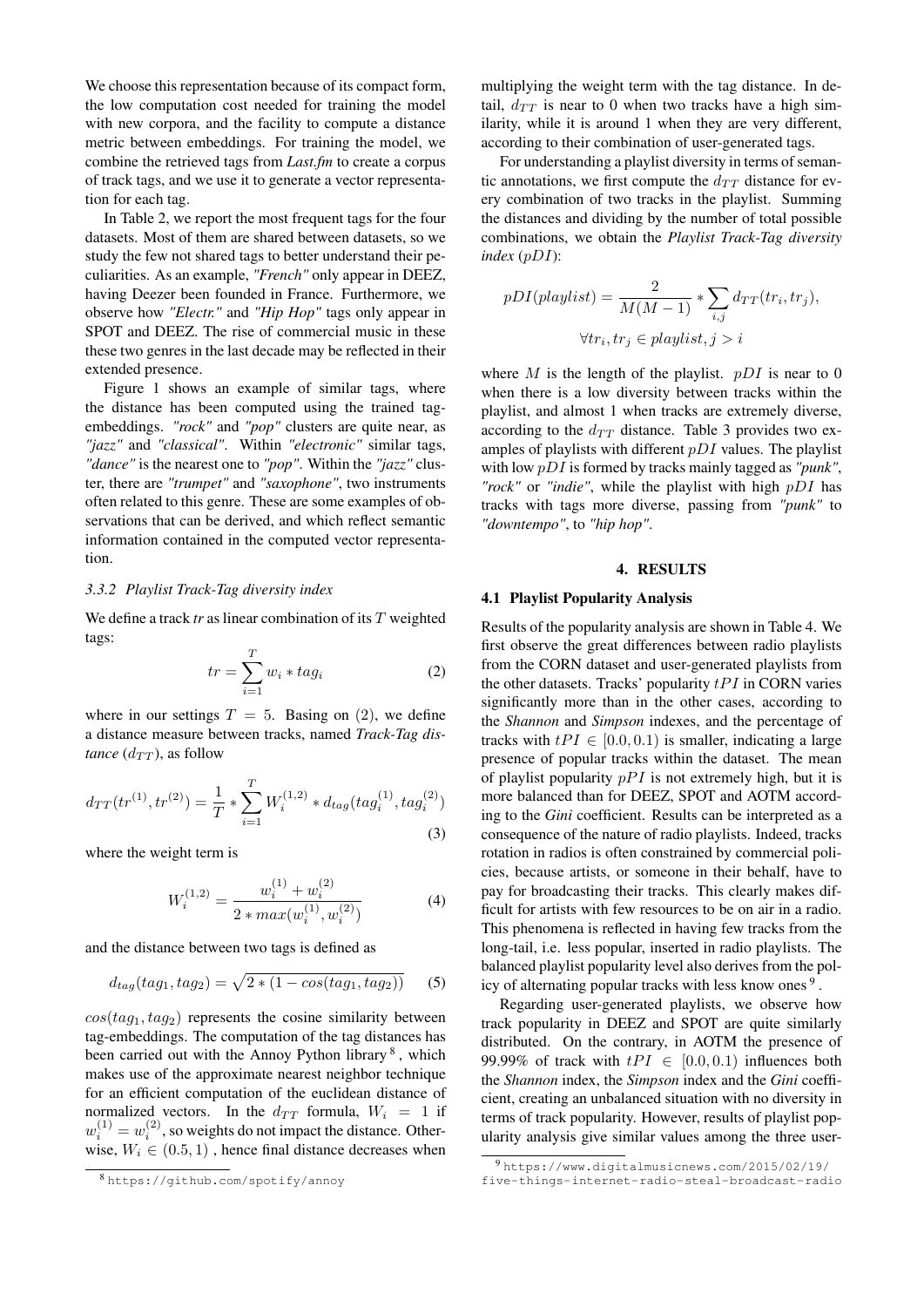|                                               | <b>AOTM</b>                   | <b>CORN</b> | <b>SPOT</b> | <b>DEEZ</b> |
|-----------------------------------------------|-------------------------------|-------------|-------------|-------------|
| Top $tPI$                                     | 4368                          | 1746        | 1270        | 2523        |
| Top $tPI$ (normalized by dataset size)        | 0.045                         | 0.112       | 0.008       | 0.034       |
| Track with $tPI \in [0.0, 0.1)$ (%)           | 99.99                         | 96.09       | 99.85       | 99.74       |
| $tPI$ Shannon index                           | $3.\overline{1 \cdot E^{-5}}$ | 0.212       | 0.013       | 0.020       |
| $tPI$ Simpson index                           | $4.3 \cdot E^{-6}$            | 0.076       | 0.003       | 0.005       |
| Avg $pPI$ (normalized by Avg playlist length) | 1.19                          | 2.01        | 1.76        | 9.64        |
| $pPI$ Gini coefficient                        | 0.66                          | 0.39        | 0.67        | 0.55        |

Table 4. Summary of playlist popularity analysis results.

|      | <b>AOTM</b>        |        |                    | <b>CORN</b> |                    | <b>SPOT</b> | <b>DEEZ</b>        |        |  |
|------|--------------------|--------|--------------------|-------------|--------------------|-------------|--------------------|--------|--|
|      | Original           | Random | Original<br>Random |             | Original           | Random      | Original           | Random |  |
| Mean | 0.68               | 0.72   | 0.84               | 0.85        | 0.58               | 0.68        | 0.63               | 0.82   |  |
| Std  | 0.12               | 0.10   | 0.09               | 0.03        | 0.19               | 0.11        | 0.19               | 0.11   |  |
| Max  | 0.99               | 0.98   | 1.05               | 0.97        | 1.13               | 0.99        | 1.14               | 1.09   |  |
| Min  | $1.3 \cdot E^{-5}$ | 0.21   | 0.33               | 0.69        | $7.3 \cdot E^{-7}$ | 0.22        | $1.9 \cdot E^{-5}$ | 0.27   |  |
| Gini | 0.10               | 0.08   | 0.06               | 0.02        | 0.19               | 0.09        | 0.17               | 0.08   |  |
| QCD  | 0.11               | 0.10   | 0.07               | 0.03        | 0.21               | 0.12        | 0.22               | 0.09   |  |

**Table 5.** Playlist Track-Tag diversity index  $(pDI)$  descriptive statistics.  $QCD$  indicates the quartile coefficient of dispersion, computed as  $QCD = (Q3 - Q1)/(Q3 + Q1)$ , where  $Q_1$  and  $Q_3$  are the first and third quartiles.

generated datasets, where only the DEEZ stands out for having a high average value of  $pPI$ .

In general, the popularity of a playlist, intended as average of the frequency of its tracks within a dataset, can be influenced by several factors. As example, AOTM dataset has been created with playlists from 1998 to 2011, when music was consumed by means of different services than the ones which lead the market today. We suppose that playlists in AOTM do not often come from the interaction with a large music catalogues, or with algorithms for facilitating music search and discovery for playlist generation, and this can be related to a major presence of less popular tracks. Furthermore, current streaming services employ several tools to facilitate playlist sharing, to make this a collaborative process, and to incorporate tracks of a playlist into new playlists [14]. In terms of popularity, the possibility to share a playlist can have a positive impact, increasing the accessibility to much more content and then reducing the number of less popular tracks.

# 4.2 Playlist Semantic Diversity Analysis

We faced two limitations when retrieving tags from Last.fm: 1) we did not find tags for all queried tracks; 2) for part of the tracks, the associated tags were small, less than five. As a consequence, we follow a conservative approach when computing the Playlist Track-Tag diversity index: 1) we only consider playlists for which all tracks have associated tags (*complete information*); 2) tracks are only compared with other tracks with the same number of tags (*balanced information*).

After obtaining the semantic index for each playlist, we compute descriptive statistics for understanding how the computed descriptor characterizes these datasets. In addition, for every case we also extract the same statistics on playlists of average size, created with random tracks from the original playlists. In Table 5, we observe part of the differences between datasets.

As in the previous sections, the analysis on CORN radio playlists provides values of different order of magnitude than user-generated playlists. Indeed, the mean and the minimum value of the diversity index  $pDI$  are higher for this dataset. This can be related to the fact that radio playlists are rarely composed by tracks from the same artist, as it is the case for low diversity playlists according to our analysis. Moreover, we observe that CORN playlists are more balanced in terms of tag-similarity, as they are in terms of track popularity, as represented by a low *Gini* coefficient and low quartile coefficient of dispersion.

In order to better understand how the diversity index represents playlists' characteristics, we have carried out a qualitative analysis of the 10% of playlists with higher, and 10% with lower diversity. For every groups of playlists, we compute the following values, reported in Table 6: 1) average of Playlist Track-Tag index (Avg  $pDI$ ); 2) average of unique tags for playlist (Avg tag count); 3) number of playlists with at least one tag in common between all the tracks (Common tags); 4) average of unique tags over tracks (Avg Tag/Tracks); 5) average of unique artists for playlist (Avg artist count); 6) playlist with tracks from the same artist (Single-Artist); 7) average of unique tracks for playlist (Avg track count) ; 8) average of unique tracks over artist (Avg Tracks/Artist).

From the analysis of these values, we confirm previous observations on the pronounced difference between CORN and the other datasets. Looking at the percentage difference of each parameter, we see how CORN playlists span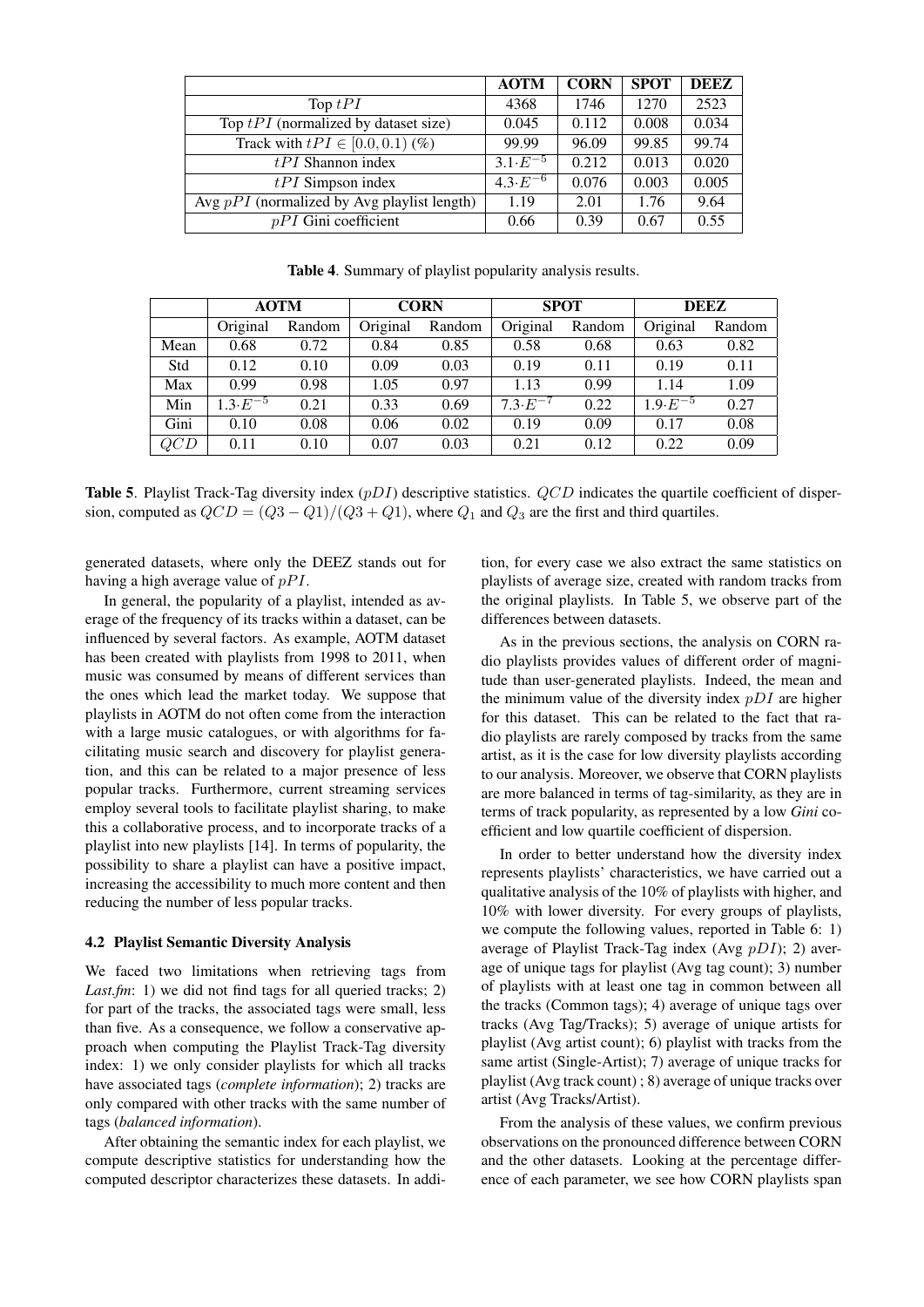|                      | <b>AOTM</b> |                |     | <b>CORN</b> |          |           | <b>SPOT</b>                 |      |           | DEEZ           |      |           |
|----------------------|-------------|----------------|-----|-------------|----------|-----------|-----------------------------|------|-----------|----------------|------|-----------|
|                      | Low         | High           | PD  | Low         | High     | <b>PD</b> | Low                         | High | <b>PD</b> | Low            | High | <b>PD</b> |
| Avg $pDI$            | 0.43        | 0.85           | 64  | 0.65        | 0.98     | 40        | 0.19                        | 0.87 | 128       | 0.28           | 0.93 | 108       |
| Avg Tag Count        | 20          | 44             | 75  | 25          | 25       | $\theta$  | 15                          | 30   | 67        | 11             | 22   | 67        |
| Common Tags (%)      | 34          | $\Omega$       | 34  | $\theta$    | 0        | $\theta$  | 23                          |      | 22        | 44             |      | 43        |
| Avg Tag/Tracks       |             | 3              | 100 | 3           | 4        | 29        |                             | 3    | 100       | $\overline{2}$ | 3    | 40        |
| Avg Artist Count     | 6           | 15             | 86  | 9           |          | 25        | $\mathcal{D}_{\mathcal{L}}$ | ┑    | 111       | $\overline{2}$ | 5    | 86        |
| Single-Artist $(\%)$ | 55          | $\mathfrak{D}$ | 53  | $\theta$    | $\Omega$ | $\theta$  | 83                          | 22   | 61        | 69             |      | 62        |
| Avg Track Count      | 17          | 16             | 6   | 10          | ┑        | 35        | 12                          | 11   | 9         | 8              | ┑    | 13        |
| Avg Tracks/Artist    | 11          |                | 167 |             |          | $\theta$  | 11                          | 4    | 93        | 6              | っ    | 100       |

**Table 6.** Qualitative analysis results of low/high 10% playlists, ranked by their  $pDI$ . Column "PD" reports the percentage difference (in %) between low and high cases values, calculated as  $PD(a, b) = 100 * \frac{|a-b|}{(a+b)}$  $(a+b)/2$ 

a small range of diversity, in comparison to user-generated playlist datasets. SPOT and DEEZ present more variation in terms of diversity, reflecting the values obtained for the quartile coefficient of dispersion, presented in Table 5.

In general, these parameters are coherent with the analysis carried out before: playlists with a low  $pDI$ , hence with less diversity, present in average a smaller number of unique tags, more tags in common between tracks, few artists for playlist and a higher percentage of single artist playlists. Playlists with a high index present the inverse characteristics.

## 5. CONCLUSIONS

We have presented a statistical analysis of more than 400K playlists (2.3M songs) from four different datasets, three composed by user-generated playlists, while one, CORN, composed by radio playlists. Two of the user-generated datasets, SPOT and DEEZ, have playlists created between 2012 and 2018, while AOTM playlists between 1998 and 2011. We develop our analysis using descriptive statistics, and in addition we make use of indexes from the information retrieval literature for evaluating the distribution of the analyzed features within the sets. In particular, we focused on two aspects: popularity and diversity.

From the proposed metrics, we observe how differences between datasets emerge, reflecting the distinct context in which playlists have been created. On one side, radio playlists analysis shows clear different results from the ones obtained from user-generated playlist. On the user-generated side, we observe how the study of AOTM playlists reveals different characteristics than for SPOT and DEEZ datasets. Behind this fact, we identify as possible cause the change of music listening behaviours, shifting from the idea of personal music repositories in the beginning of the digital era, to the dominance of streaming services of today. We hypothesize that this paradigm change has also impacted the way users create playlists, and our results partially reflect this shift.

In our analysis, we have found a more balanced situation in SPOT and DEEZ datasets in terms of popularity, although they contain playlists with a high level of diversity in terms of semantic tags. Even if different explanations

can be at the root of the different values, e.g. the larger song search space of streaming services, the lower cost to create and share a new playlist online, or the recommendation algorithms that support playlist creation, we cannot identify a specific cause with our analysis.

The proposed methodology can be applied to characterize playlists in terms of popularity and semantic diversity, allowing the comparative analysis of human-generated and algorithm-generated playlists in different contexts such as historical periods, platforms and musical genres. We find extremely valuable to compare different playlist datasets, as it allows to understand how changes in the listening experience are affecting playlist creation strategies.

We hypothesize that if we extend this analysis to a larger number of datasets, we would achieve a better understanding of these changes. For instance, one of the limitations of the considered datasets is that they provide a Westerncentric view. Adding playlist creators country information could enrich our study. Similarly, a yearly-based temporal analysis would help to better understand temporal variations. Moreover, adding other content- and context-based features from playlists can help to explore factors that are hidden in the presented analysis. Finally, it has already been shown that considering the tracks ordering is helpful for extracting playlist characteristics [20], so we plan to include this information in future research.

To facilitate the reproducibility and transparency of our study, the data and the software used are made publicly available <sup>10</sup>.

#### 6. ACKNOWLEDGMENTS

This work is partially supported by the European Commission under the TROMPA project (H2020 770376).

#### 7. REFERENCES

[1] J.-J. Aucouturier, and F. Pachet. "Scaling up music playlist generation", *IEEE International Conference on Multimedia and Expo* , pp. 105–108, 2002.

<sup>10</sup> https://github.com/MTG/playlists-stat-analysis